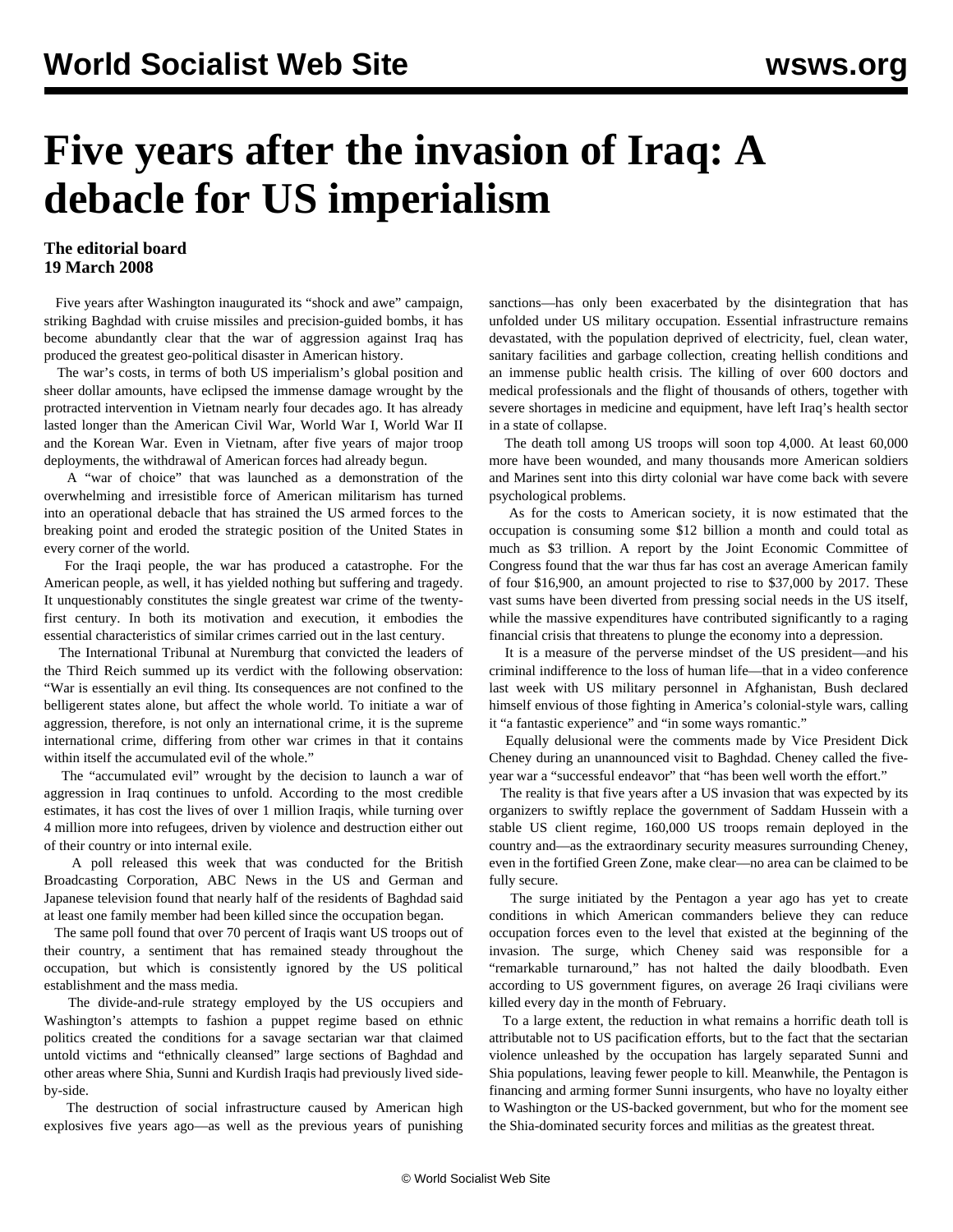As for Iraqi perceptions of conditions in their own country, the recent poll indicated that more than half believe the beefing up of the US troop presence in Baghdad and Anbar Province has made matters worse.

## **A war based on lies**

 As is now universally recognized, the war was prepared in 2002 and early 2003 with a campaign of deliberate lies and fabrications about Iraqi weapons of mass destruction and ties between Baghdad and Al Qaeda, both of which proved to be non-existent.

 The Bush administration, with the complicity of congressional Democrats, sought to exploit the fears and political confusion in the wake of the September 11 terrorist attacks to implement long-prepared plans to seize control of a country holding the world's second-largest proven oil reserves and turn it into a platform for the extension of US military power throughout the region.

 Notwithstanding the popular disorientation fostered by a relentless propaganda campaign waged by both political parties and backed by a subservient media, there was broad opposition to the drive to war, reflected in massive demonstrations both in the US and around the world.

 The five years since the invasion have not only seen the original lies thoroughly exposed, but also a complete discrediting of the US government and US policy in the eyes of the world's population. The old attempt to drape predatory US policies in the mantle of democracy—used to some effect during the two world wars and the Cold War that followed—is now rejected with contempt by people around the globe, who have been repulsed by the killings and repression in Iraq and atrocities such as the sadistic torture practiced at Abu Ghraib.

 Of equal importance is the discrediting of the political system within the US itself. Rejecting the official story relentlessly sold by the mass media and the two major parties, the American people by a large margin have come to oppose the war. Yet it continues unabated, and the president who launched it—who is despised by millions and retains the support of less than a third of the population—retains undiminished power to pursue a policy of unrestrained militarism. Nothing could expose more thoroughly the undemocratic character and political rot that pervade the entire governmental system within the United States.

 The global eruption of American militarism and the crisis of US and world capitalism are inextricably linked. In the final analysis, the wars in Iraq and Afghanistan, and the threat of a new war against Iran, are a product of the attempt by the US ruling class to maintain the hegemonic position of US capitalism by military force, under conditions in which it can no longer do so by virtue of its economic weight. The most important war aims of Washington are to establish a stranglehold over the oil resources of the Middle East and Central Asia, in order to gain a decisive strategic advantage over its economic rivals in Europe and Asia.

 The Iraq war is not an aberration. War is the inevitable product of a world situation dominated by the increasing tensions between a globally integrated economy and the capitalist nation state system in which the decline of US imperialism poses the most explosive consequences. Despite the failure of the US adventure in Iraq, objective pressures are pushing Washington towards new confrontations with enemies ranging from China to Russia to Venezuela.

 The economic crisis that is driving this policy is not merely conjunctural, but systemic. It is now acknowledged widely within financial circles that the credit crisis that has erupted with the bursting of the housing bubble has put the United States on the edge of the most severe economic downturn since the Great Depression of the 1930s.

The sharpest expression of this economic crisis is the unrelenting growth

of social inequality. The financial elite's policy of using military force to gain control of world markets is pursued at the direct expense of the masses of working people, who are paying for it through attacks on their jobs, living standards and basic democratic rights.

## **The Democrats and the war**

 The evolution of the 2008 election campaign has already made it clear that the American people will once again be denied the right to decide at the polls whether Washington should continue its criminal war against the Iraqi people. The Democratic Party, following a now well-worn path, is once again preparing to politically disenfranchise the substantial antiwar majority of the American electorate.

 In the 2002 midterm elections, the Democratic leadership in Congress took a deliberate decision to deliver the votes needed to authorize the invasion of Iraq, reasoning that it would thus take the question of war "off the table" and enable it to wage a successful campaign based on economic issues. The result was a severe defeat that delivered both houses of Congress to the Republicans.

 In 2004, the party leadership steered the nomination to two US senators—John Kerry and John Edwards—who had voted for the war in 2002 and who made it clear they had no intention of withdrawing American forces. Indeed, Kerry suggested that, if elected, he would launch his own "surge."

 In 2006, the Democrats won back control of both the House of Representatives and the Senate in a vote that clearly represented a popular repudiation of the war. Having gained control of Congress, the Democrats proceeded to do nothing but provide funding for the war to continue.

 Now, the two remaining candidates for the Democratic nomination are locked in a national security campaign aimed at proving themselves best qualified to serve as commander-in-chief. Both Hillary Clinton and Barack Obama have advanced platforms that provide for the continued presence of the US military in Iraq for purposes of counter-terrorism operations, the protection of US facilities and interests, and the training of Iraqi puppet forces—meaning that tens of thousands of troops would remain in the country indefinitely. Obama's former senior foreign policy advisor spelled out in a recent interview with the BBC that no one should take his promises regarding troop withdrawal too seriously, as they would be scrapped the moment he entered the White House and began consultation with the military brass.

 No doubt, there exist within the ruling elite bitter divisions over the conduct of the war and plans for future US policy in Iraq. These differences, however, begin from the standpoint of advancing the interests of imperialism on a world scale and whether the tying down of immense US military power in Iraq is hindering the use of that power elsewhere. Many of the Democrats advocating troop withdrawals from Iraq are calling for these same troops to be sent to Afghanistan.

 The character of the supposedly liberal opposition to the Iraq war found its most grotesque expression in last Sunday's opinion section of the *New York Times* in which the paper's editorial board called upon nine "experts on military and foreign affairs to reflect on their attitudes in the spring of 2003" to the war. All nine, without exception, were advocates of the war, most of them drawn from within the administration or from right-wing think tanks. Some, such as Richard Perle and Paul Bremer, bear direct responsibility for the atrocities carried out against the Iraqi people.

 The implication is that in March 2003, everyone agreed that war against Iraq was necessary. Differences arose only afterwards due to the exposure of "faulty intelligence" and because of the Bush administration's flawed execution of this necessary act.